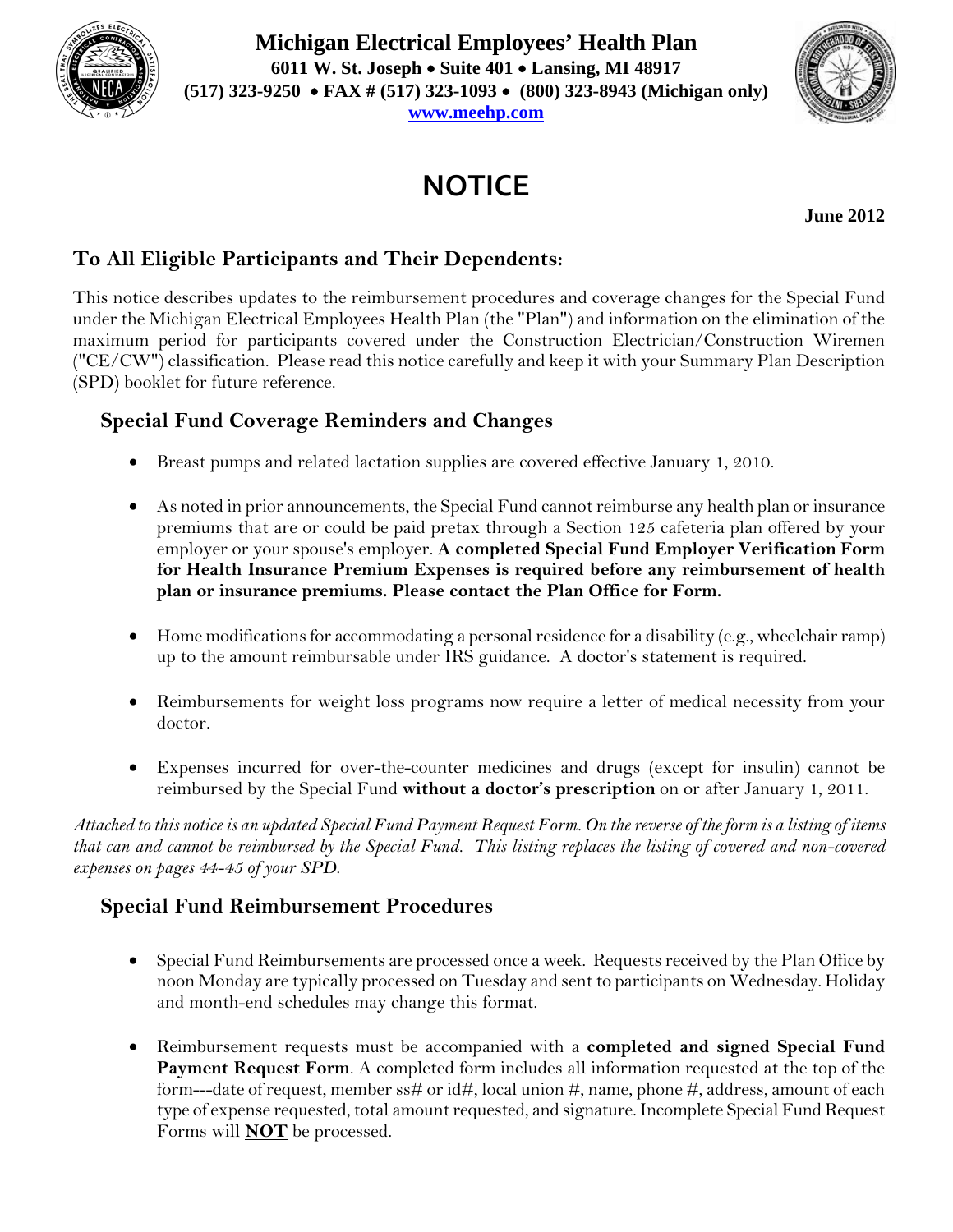- When submitting claims for reimbursement from your Special Fund account, the Plan office requires the **provider's itemized bill and/or complete (all pages) Explanation of Benefits (EOB)**. (Note: If you or your dependents have multiple health plans/medical insurances, MEEHP requires EOB's from all plans before a claim for reimbursement can be processed.)
	- $\triangleright$  An "itemized bill" states the provider's name and address, patient's name, date of service, service(s) provided, the charges for the service(s). **This information is required in order to match medical claims up with the BCBSM information before a reimbursement from the Special Fund can be paid. If the Plan Office cannot verify that the service(s) was submitted to BCBSM (or other applicable plans), EOB(s) would be required to process the Special Fund reimbursement claim. This is to ensure all covered medical expenses were submitted and paid through BCBSM (or other applicable plans).**
	- A "balance forward bill" or a "collection/past due bill" **will not be reimbursed** from the Special Fund unless accompanied by all applicable EOB's.
	- $\triangleright$  The prescription slip (usually stapled to the pharmacy bag) is required to reimburse prescriptions from the Special Fund.
	- Cash register receipts are **not** acceptable documentation of service, unless it is for over-thecounter medications or drugs that have been prescribed by a physician. No prescription is required for insulin. Cash register receipts submitted for medical supplies, insulin or prescribed over-the-counter medications or drugs must be imprinted by the cash register with the name of the product, date of purchase, and amount. Non-imprinted or hand annotated receipts will **not** be accepted.
- All requests for Special Fund reimbursements must be made no later than two years from the date of service.
- When processing a Special Fund Reimbursement Claim with multiple itemized bills and/or EOBs and there is not enough in the Special Fund account to cover them all, the Plan Office will process the oldest reimbursable items first. The rest will be returned to the member for submission at a later date but no later than two years after the date of service.
- When processing a Special Fund Reimbursement Claim with one large itemized bill or EOB and there is not enough in the Special Fund account to cover the full amount, the Plan Office will reimburse you up to the balance in your account. You can resubmit for the **total** amount of unpaid balance for reimbursement at a later date but no later than two years after the date of service. **To resubmit the remaining balance for reimbursement, you must send a completed and signed Special Fund Payment Request Form. NOTE: You may only resubmit for reimbursement on the remaining balance of the "large claim" one time, so it is in your best interest to wait until your Special Fund balance will cover the remaining balance on the claim without going over two-years date of service.**

#### **Elimination of Four-Year Limit for Employees Classified as Construction Electrician/Construction Wiremen --CE/CW**

Effective December 16, 2011, the four-year maximum period of coverage permitted by the Plan for participants in the CE/CW classification has been eliminated.

If you have questions, please feel free to contact the Plan Office.